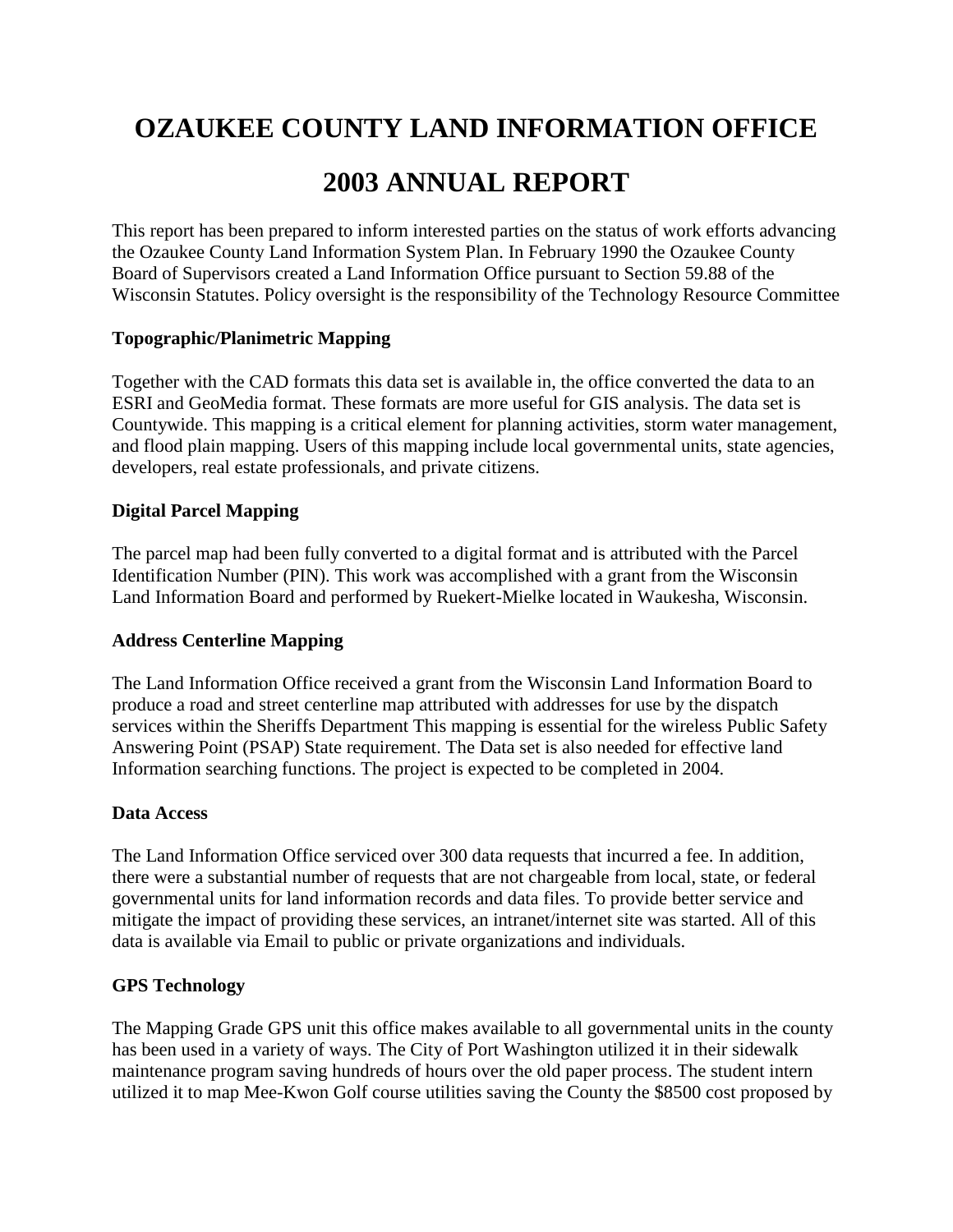an engineering firm. The office mapped the snowmobile trails throughout the county for the identification of owners of the property the trail crosses. The City of Mequon will be utilizing the unit to map their infrastructure in 2004.

## **Internet**

Since February of 1996 this office has developed and maintained Ozaukee County's Internet site. This site provides information in the following broad perspective:

- [Departments](http://www.co.ozaukee.wi.us/county.html)
- [Municipalities](http://www.co.ozaukee.wi.us/muni.html)
- [History](http://www.co.ozaukee.wi.us/history/history.html)
- [Agendas](http://www.co.ozaukee.wi.us/Agenda/Index.htm)
- [Minutes](http://www.co.ozaukee.wi.us/minutes/minutes.html)
- [News](http://www.co.ozaukee.wi.us/Newslink/index.htm)
- [Job Board](http://www.co.ozaukee.wi.us/Newslink/index.htm)
- [Board of Supervisors](http://www.co.ozaukee.wi.us/Board/board.html)
- [Tourism](http://www.ozaukeetourism.com/)
- [Economic Profile](http://www.ozaukeetourism.com/)
- [Weather](http://www.co.ozaukee.wi.us/AboutUs/weather.html)
- [State Links](http://www.co.ozaukee.wi.us/WisconsinLinks.htm)
- [Links to Other Counties](http://www.co.ozaukee.wi.us/Main/countylinks.htm)
- [Photos](http://www.co.ozaukee.wi.us/Photos/Index.htm)
- [LOGIN](http://www.co.ozaukee.wi.us/LOGIN/Index.htm)
- [Press Releases](http://www.co.ozaukee.wi.us/PressReleases/Index.htm)
- [County Services](http://www.co.ozaukee.wi.us/ServicesDirectory.htm)

The Land Information Office provides the services of the designing, developing and maintaining web pages (a sub site) to all county departments and municipalities on the county's Internet Server that is maintained the Information Services.

As of this publication this site maintains 15,546 files, 9,268 pictures including 4,954 external links and 65,439 internal links. The Internet continues to be the most effective method for the County to reach out to the public it serves.

We look to continue to develop and improve this site looking into the future in performing interactive government over the Internet. Payment of taxes and permits is an option to be considered. As always in suggestions and comments are always welcomed. Please visit your web site at: **[http://www.co.ozaukee.wi.us](http://www.co.ozaukee.wi.us/Index.htm)**

## **Intergovernmental/ Departmental Cooperation**

The Land Information Office has forged a strong working relationship with governmental units at all levels. We continue to be the main provider of land related data for all towns and municipalities.